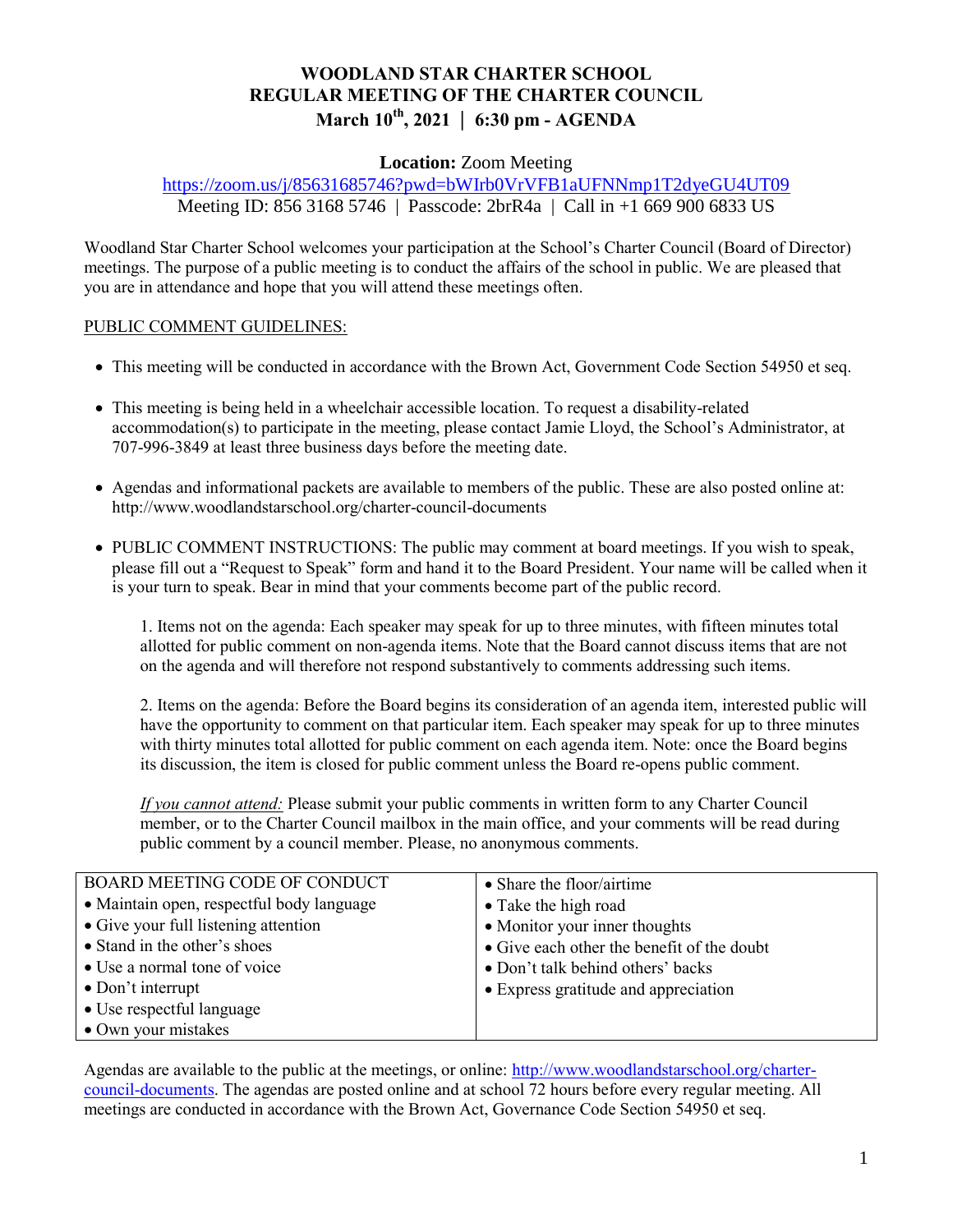# **WOODLAND STAR CHARTER SCHOOL REGULAR MEETING OF THE CHARTER COUNCIL March 10th, 2021 | 6:30 pm - AGENDA**

#### **Procedural (6:30 pm)**

A. CALL TO ORDER Meeting called to order by Board President at: 6:35pm

Verse and Welcome: *Imbue thyself with the power of imagination. Have courage for the truth. Sharpen thy feeling for responsibility of soul.*

#### B. ROLL CALL

**Robert Stewart**, Board President (Robert S) **Brooke Sevenau**, Vice President (Brooke S) **Laela French**, Secretary (Laela F) **Katie Tomola**, Board member (Katie T) **Deborah Zitrin**, Board member (Deborah Z) **Aimee Landers** Board member (Aimee L) **Barbara Fitzmaurice**, Board member (Barbara F)

| Present     | Absent |
|-------------|--------|
| X           |        |
| X           |        |
| X           |        |
| X           |        |
| $\mathbf X$ |        |
| $\mathbf X$ |        |
| X           |        |
|             |        |

C. DESIGNATE A TIMEKEEPER FOR MEETING: Deborah

#### **Consent Agenda Items (6:35 pm)**

All matters listed under the consent agenda are considered by the Board to be routine and will be approved/enacted by the Board in one motion in the form listed below. Unless specifically requested by a Board member for further discussion or removed from the agenda, there will be no discussion of these items prior to the Board voting on them.

- 1. Regular Meeting Agenda: March 10<sup>th</sup>, 2021
- 2. Meeting Minutes: February  $10^{th}$ , 2021
- 3. February Warrants and Expenditures

Staff Recommendation: **Approve all consent agenda items**

| Action:      |       | Aves:    |  |
|--------------|-------|----------|--|
| Motioned by: | Laela | Nays:    |  |
| Seconded by: | Aimee | Abstain: |  |

Notes on vote above:

#### **Communications (6:45 pm)**

- 1. PUBLIC COMMENT (If a member of the public plans to speak during this time, please be sure to read the meeting guidelines on page 1 and fill out a "Request to Speak" form and hand it to the Board President. Your name will be called when it is your turn to speak. Bear in mind that your comments become part of the public record. Note: The Board cannot discuss items that are not on the agenda and will therefore not respond substantively to comments addressing such items.
- 2. READ OFFICIAL CORRESPONDENCE (if any):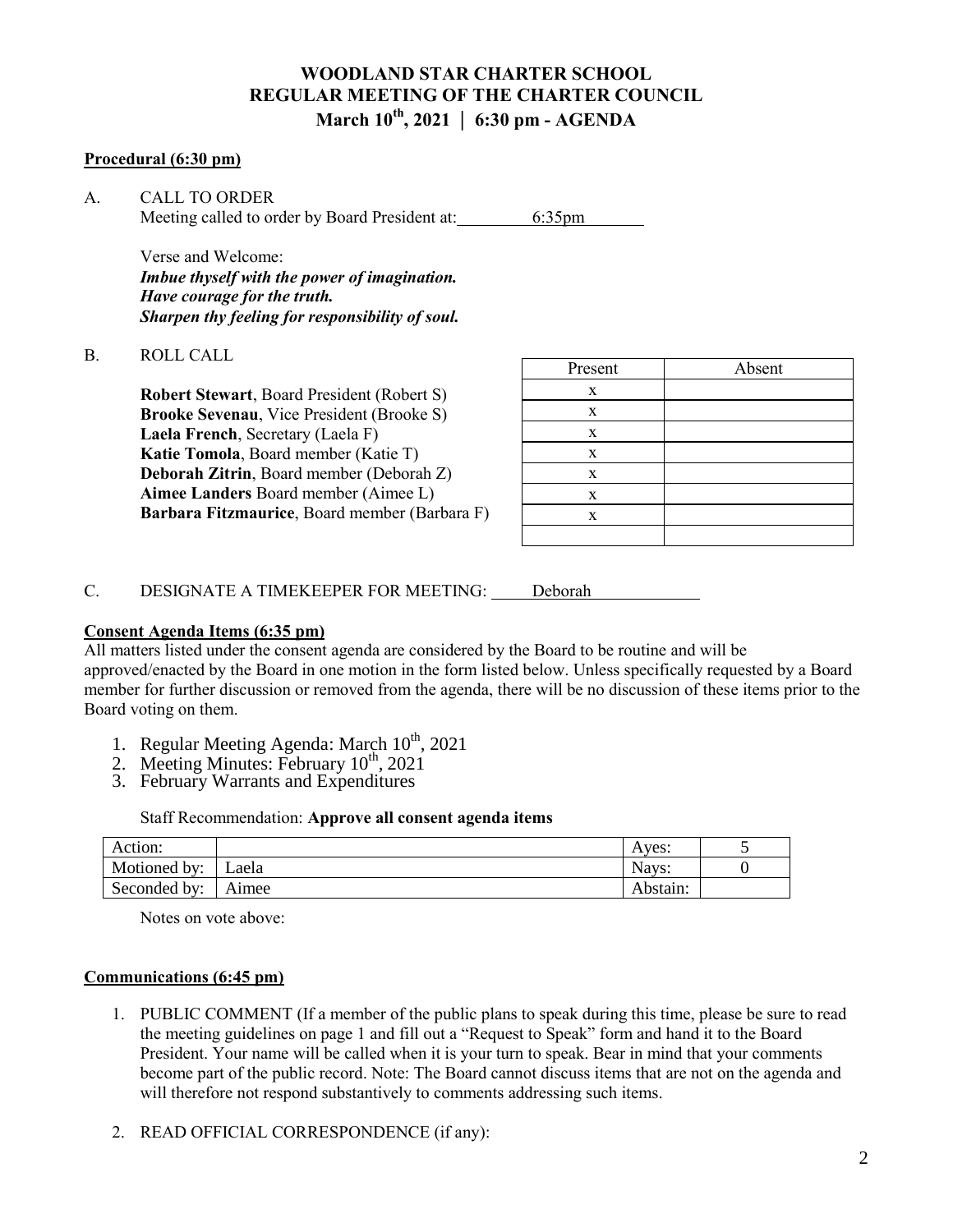# **WOODLAND STAR CHARTER SCHOOL REGULAR MEETING OF THE CHARTER COUNCIL March 10th, 2021 | 6:30 pm - AGENDA**

## **Information Items - reports and other items scheduled for information & discussion (7:00 pm)**

- 1. **Ed Foundation**  Rachel (10 min)
	- Not invited to apply for Catalyst Foundation; priorities on vaccine distribution and COVID related needs
	- Question: Will we do Summer School if we don't have a grant?
		- o Depends on interest and staffing; have a leader to host it
		- o There is probably funding from other sources to run it without getting a grant; more to come
	- Virtual race  $-65$  people registered so far. The race period is in April. Will continue to send communications
	- At \$43K through end of Feb for Family Giving, which is 70%+ of goal (\$65K) for year o Will do a small reminder/ nudge to ask families to give
- 2. **Form 700** Jamie (10 min)
	- All board members need to fill out page 5. School address to be used.
- 3. **Operations Report**  Becky Traum (10 min)
	- Email from County with estimates on COVID relief funds; being funneled through SR2
	- Over \$100K; short application period
	- Needs board approval
	- Funds to help EL, homeless, special case student  $= $36K$ ; thinking to use this for summer school o Could apply for \$10K for additional programming but not really what we do
	- Second round of funding, will probably be \$11K
	- Possible additional funding from Title 1 funds; could be double the amount (\$200K)
	- State just passed the reopening plans for schools includes incentive money to open schools by April 1
	- Money is for opening campus
	- Expanded learning grant bigger, \$1K per homeless students, Based on P2 actuals- increase learning support (85% for in-person instruction, 15% to improve services for distance learning)
	- Both grants will be funded by end of May and August
	- School usually doesn't apply for Title 1 funding because there is red tape
- 4. **Admin Finance Committee Timeline**  Jamie (5 min)
	- This is the timeline and process of adding new members to the Admin Finance Committee;
	- Need to brainstorm for possible new members
- 5. **MOU,** COVID testing Becky/Jamie (5 min) VOTE Delayed to a future meeting

## 6. **Reopening Plan Update** – Becky/Jamie (10 min) VOTE

• Plan to reopen in April 12 (K-2) or April 19 (3-6<sup>th</sup> grade)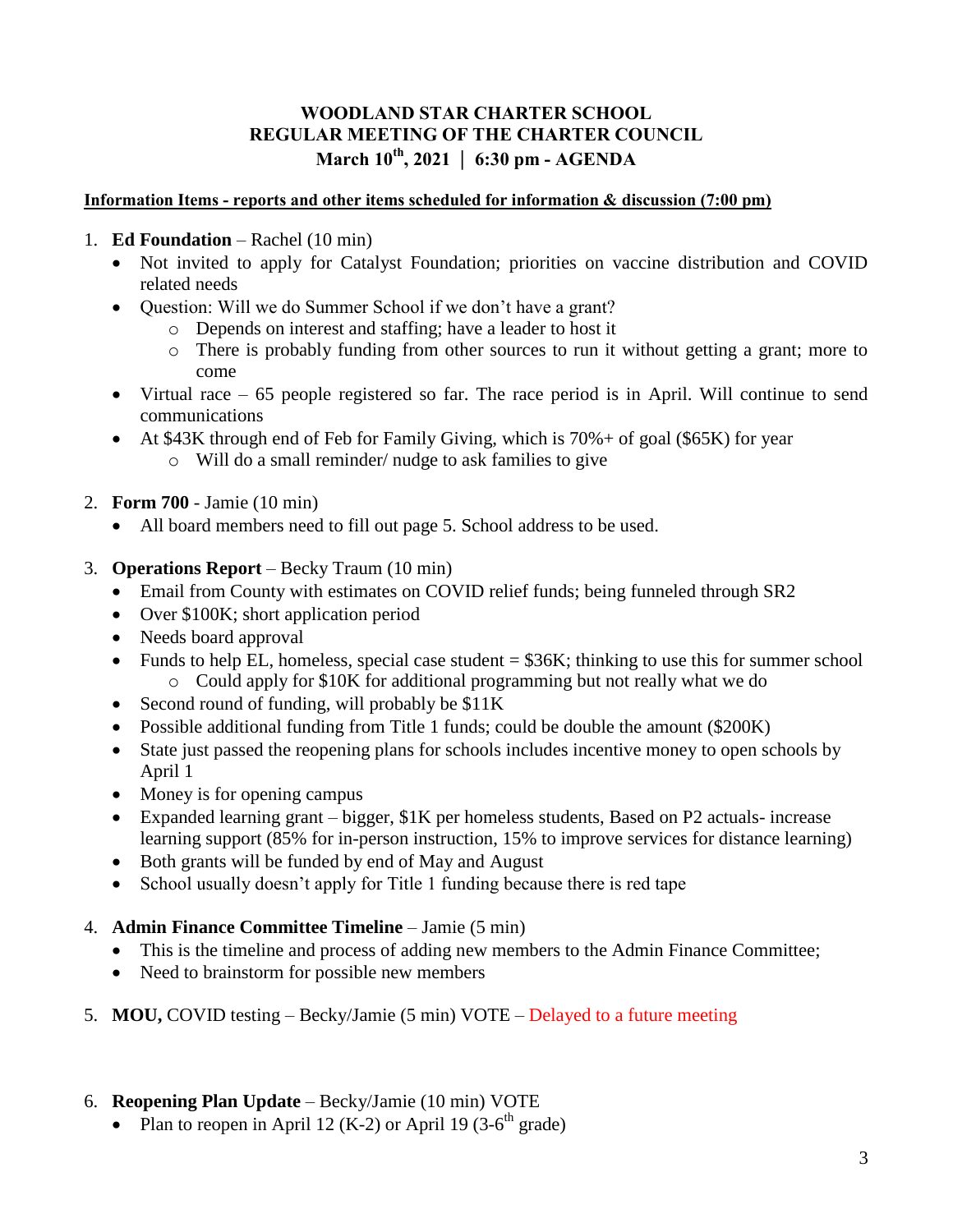- Recommending to bring back  $7<sup>th</sup>$  and  $8<sup>th</sup>$  grade
- Technology is important
- Staff has had access to vaccinations which was an important piece
- 7. **Admin Report**  Jamie (10 min)
	- See separate admin report
	- Monday  $(3/15)$  is a Professional development day; will use time to prep for classrooms
	- Enrollment report shows possible enrollment for 2021-2022
- 8. **Faculty**  Deborah/Aimee (5 min)
	- Making plans to return to school
	- Question about homework and support for students
	- Excitement and apprehension about reopening
- 9. **Parent Association** Brooke S. (5 min)
	- Bribing people to come to the meeting with raffle
	- Parents excited to get kids back in school

#### **Items scheduled for action and discussion – Vote items**

## **Consider Approval of:** Application for Title 1 part A, Title 4 part A - Color

|              | <b>Staff Recommendation: Approve</b> |          |  |
|--------------|--------------------------------------|----------|--|
| Action:      |                                      | Aves:    |  |
| Motioned by: |                                      | Navs:    |  |
| Seconded by: |                                      | Abstain: |  |

Notes on vote above

#### **Consider Approval of:** MOU with Valencia Branch Laboratory – Color – DID NOT DISCUSS Staff Recommendation: **Approve**

|              | Stall Recommendation: Approve |          |
|--------------|-------------------------------|----------|
| Action:      |                               | Aves:    |
| Motioned by: |                               | Navs:    |
| Seconded by: |                               | Abstain: |

Notes on vote above

**Consider Approval of:** Review and approve second interim financial report/budget update for 2020-21

#### Staff Recommendation: **Approve**

| Action:      | --      | Aves:    |  |
|--------------|---------|----------|--|
| Motioned by: | Robert  | Navs:    |  |
| Seconded by: | Deborah | Abstain: |  |

Notes on vote above

#### **Consider Approval of:** Reopening Resolution 2021-0310

|              | <b>Staff Recommendation: Approve</b> |          |    |
|--------------|--------------------------------------|----------|----|
| Action:      |                                      | Aves:    | 16 |
| Motioned by: | Katie                                | Navs:    |    |
| Seconded by: | Laela                                | Abstain: |    |